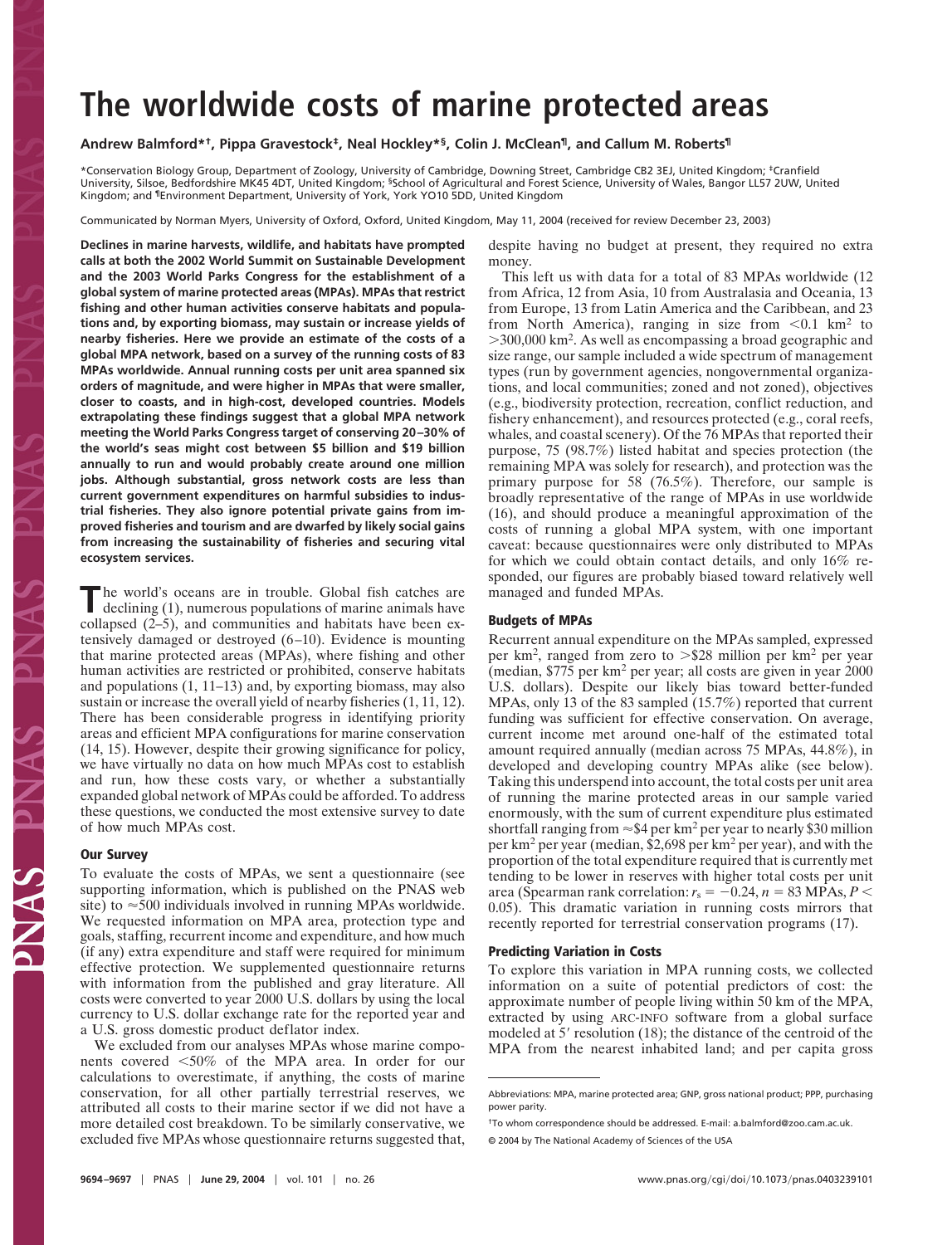

**Fig. 1.** The total annual cost per unit area of running MPAs in relation to the number of people living within 50 km (*a*); distance from inhabited land (*b*); national PPP (*c*); per capita GNP (*d*); whether or not the MPA was wholly protected from fishing (*e*); and MPA size ( $f$ ). The columns in *e* give means  $\pm$  SE of log10-transformed costs.

national product (GNP) and purchasing power parity (PPP, a measure of the local purchasing power of one U.S. dollar) in the country under whose jurisdiction the MPA lies (for 1999, from ref. 19 and supplemented for nonreporting countries by estimates kindly provided by World Bank staff). These data were not available for all 83 MPAs.

Looking first simply at how current expenditure in MPAs and shortfall per unit area compare between developed and developing countries, we found that the percentage of estimated total (current plus shortfall) requirement currently met did not differ between MPAs in the two groups of countries (Wilcoxon–Mann– Whitney test comparing 39 developed country and 36 developing country MPAs:  $z = 1.81$ , not significant). However, estimated total running costs per unit area were greater for MPAs in developed countries (43 developed country vs. 40 developing country MPAs:  $z = 2.24$ ,  $P < 0.05$ ; median costs, \$8,976 vs. \$1,584 per km<sup>2</sup> per year, respectively).

Further analysis revealed that the total annual cost per unit area of running an MPA was independent of the number of people living within 50 km  $(r_s = 0.19, n = 68$  MPAs, not



**Fig. 2.** The total annual cost per unit area of running MPAs plotted against fitted cost, estimated from the three-term model described in Table 1.

significant; Fig. 1*a*), but decreased the more distant an MPA was from inhabited land  $(r_s = -0.52, n = 68, P < 0.001;$  Fig. 1*b*). Costs also decreased weakly with PPP ( $r_s = -0.30$ ,  $n = 74$ ,  $P =$ 0.01; Fig. 1*c*), increased weakly with per capita GNP ( $r_s = 0.33$ ,  $n = 74, P < 0.01$ ; Fig. 1*d*), and were higher for MPAs that were fully protected from fishing (Wilcoxon–Mann–Whitney test comparing 13 fully protected vs. 58 less protected MPAs: *z* 2.57,  $P = 0.01$ ; Fig. 1*e*). However, the strongest correlation was with MPA size: per unit area, bigger MPAs cost substantially less to run ( $r_s = -0.86$ ,  $n = 83$ ,  $P < 0.001$ ; Fig. 1*f*).

We next built models for predicting overall variation in MPA costs by using the same independent variables but where necessary  $log_{10}$ -transforming them to achieve approximate normality. Here we report the results of weighted regressions where, to adjust the influence of data points in relation to each country's significance for marine conservation and its representation in our sample, we weighted each point by the ratio of its country's area of continental shelf (from ref. 20, coastline data are available at http://geocompendium.grid.unep.ch/data\_sets/ coastal/nat\_coastal\_ds.htm) to the number of MPAs sampled from that country; hence, data points from poorly sampled countries or countries with large continental shelf areas received greater weight than others. Note, however, that all our results were qualitatively unchanged when nonweighted regressions were used.

We found that just three variables could predict nearly all of the variation in total MPA running costs (Fig. 2 and Table 1). By far the best single predictor of total annual running cost per unit area was MPA size; by itself log<sub>10</sub> (MPA area) predicted almost  $80\%$  of the variance in  $log_{10}$  (cost per unit area) (Table 1), with the slope of the relationship ( $-0.80 \pm 0.05$  SE) being strikingly similar to estimates recently derived for global  $(-0.85;$  ref. 17) and South African  $(-0.70;$  ref. 21) terrestrial reserves. This model could be significantly improved by adding in distance from inhabited land and PPP, with running costs decreasing with both increasing isolation and increasing PPP, independently of MPA size (Table 1). This final three-term model was identified as the best by both forwards and backwards stepwise procedures

**Table 1. Regression models predicting variation in the total running costs per unit area of running MPAs, and the number of jobs per unit area provided by MPAs**

| Dependent variable                                                                                                                 |          | Independent variables (coefficient, t, P) |                                   |                                                                                                      |            |                           |
|------------------------------------------------------------------------------------------------------------------------------------|----------|-------------------------------------------|-----------------------------------|------------------------------------------------------------------------------------------------------|------------|---------------------------|
|                                                                                                                                    | No. of   | MPAs Intercept                            | $10q_{10}$<br>(MPA area, $km^2$ ) | Distance from<br>inhabited land (km)                                                                 | <b>PPP</b> | Overall $r^2$ , P         |
| $log_{10}$ (cost per unit area, dollar km <sup>-2</sup> y <sup>-1</sup> )                                                          | 80       | 5.02                                      | $-0.80, -17.2, < 0.001$           |                                                                                                      |            | 0.79 <sub>c</sub> < 0.001 |
| $log_{10}$ (cost per unit area, dollar km <sup>-2</sup> y <sup>-1</sup> )<br>$log_{10}$ (full-time jobs per unit area, $km^{-2}$ ) | 61<br>54 | 5.62<br>0.85                              | $-0.77, -8.94, < 0.001$           | $-0.72, -18.0, \leq 0.001$ $-0.002, -5.26, \leq 0.001$ $-0.30, -6.99, \leq 0.001$ $0.90, \leq 0.001$ |            | 0.61, < 0.001             |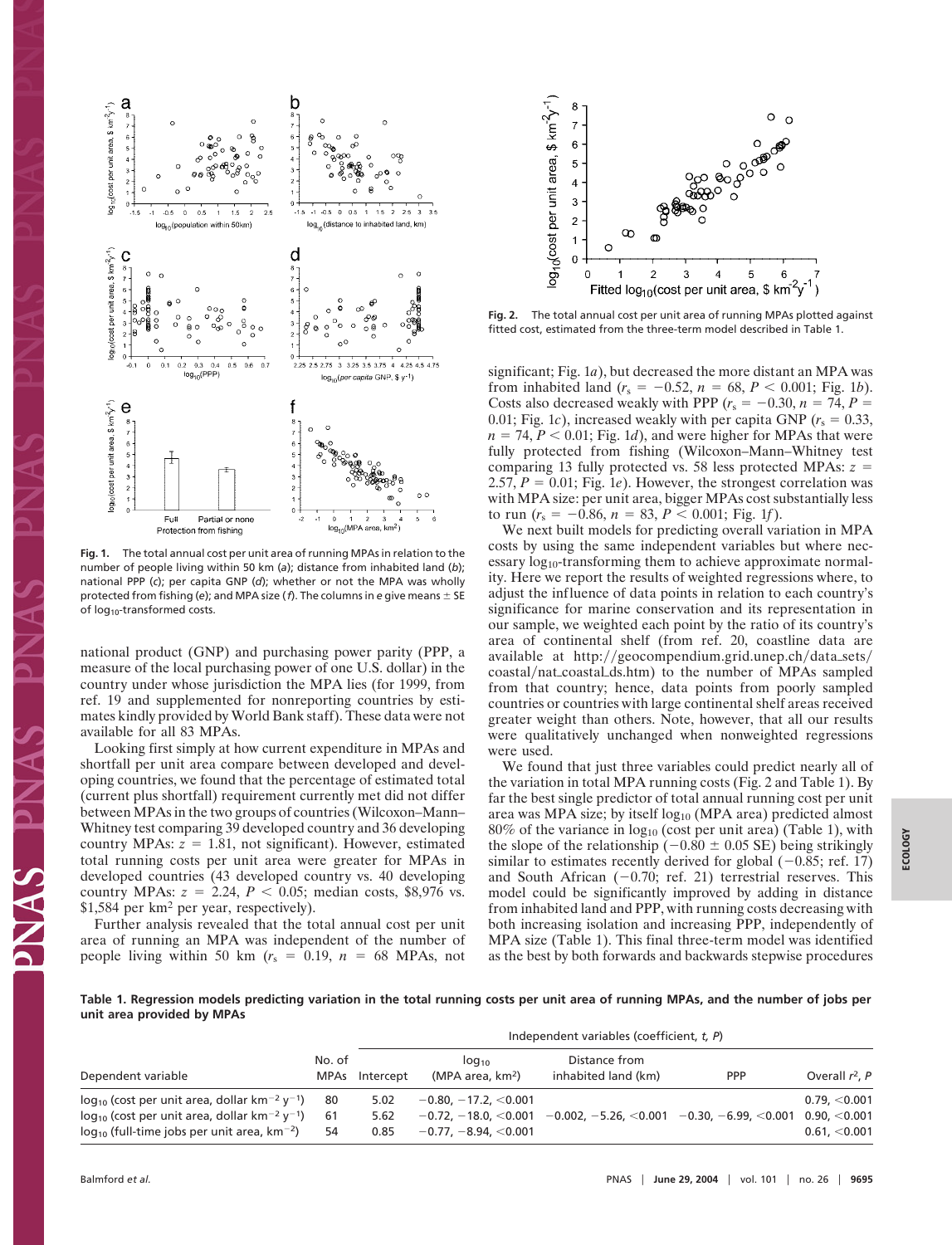(neither per capita GNP nor whether there was full protection from fishing could improve the model); it accounted for  $>90\%$ of the variance in  $log_{10}$  (total annual cost per unit area).

These results show that MPAs cost more to run, per unit area, where they are small, where they are close to inhabited land, and where cost structures are high. We can use such models to estimate the running costs of individual MPAs with reasonable accuracy, but we can also combine them with models of the extent and configuration of idealized MPA networks to estimate the costs of a global system of MPAs.

#### **Costing a Global MPA Network**

The World Summit on Sustainable Development (WSSD) commitment to establishing national MPA networks by 2012 set no targets for number, size, or coverage of MPAs, but the World Parks Congress (WPC) recommendation explicitly calls for strictly protected marine reserves covering 20–30% of habitats by  $2012$  (see sections 5.22 and 5.23 of www.iucn.org/themes/ wcpa/wpc2003/pdfs/outputs/wpc/recommendations.pdf). Such an ambitious target is supported by recent estimates of the overall fraction of the ocean that needs to be protected from fishing to sustain fisheries outside MPAs. These range from 10% to 50% (depending on the objectives considered), around a modal value of  $\approx 30\%$  (12). We therefore used our findings to explore the costs of global marine conservation systems ranging in total coverage from 1% to 40% of the marine surface.

We identified possible configurations of networks meeting coverage targets of 1–40% through a set of models that explicitly allowed MPAs to merge (to varying degrees) with increasing coverage. The models were run on a 9,438 km  $\times$  9,438 km grid (representing  $\approx 25\%$  of the total marine area), at 1-km<sup>2</sup> resolution. Each of four versions was run 100 times, and began with the designation of randomly located MPAs whose sizes were drawn at random from the approximately log-normal size–frequency distribution recorded by Kelleher and coworkers in their global survey of 991 MPAs (table 2 of ref. 16). Because the 991 MPAs in this global data set together cover  $\approx 0.29\%$  of total marine area, in our models we continued this first step until 0.29% of the grid's area was covered in MPAs. After that, each version continued to select new MPAs from the size distribution in ref. 16 until 40% of the grid was reserved, with (*i*) new MPAs being randomly located, with no coalescence of neighboring MPAs allowed; (*ii*) new MPAs being randomly located, but with all neighboring MPAs allowed to coalesce (so that some became larger than those in the data set in ref. 16); (*iii*) currently unreserved cells adjacent to already reserved cells being 10% more likely than other cells to be picked for reservation, and with coalescence allowed; or (*iv*) currently unreserved cells adjacent to already reserved cells being 50% more likely than other cells to be picked for reservation, and with coalescence allowed.

Total annual running costs for each MPA were estimated simply from the MPA's size (using the first regression model in Table 1). These were then summed for all MPAs in a given run, and overall costs averaged across all 100 runs of each model.

The results show that, although overall running costs of an MPA network increase with coverage, economies of scale mean that MPA mergers can achieve considerable cost savings (Fig. 3). In the absence of such coalescence (model a), costs rise in direct proportion to coverage, with running costs for a global MPA system estimated at \$12.5 billion per year for 20% coverage and \$18.8 billion per year for 30% coverage. With random coalescence (model b), the marginal cost of additional MPAs decreases with increasing coverage, and running costs for 20% (30%) coverage fall to \$10.4 (\$13.9) billion per year. With increasingly directed coalescence, estimated costs for 20% (30%) coverage decrease further to \$9.5 (\$12.4) billion per year under model c, and \$5.4 (\$6.9) billion per year under model d. Costs for less



**Fig. 3.** Total estimated running costs of MPA systems covering 1–40% of the world's seas, according to four different models of system expansion. The shaded area denotes recent estimates of global subsidies to industrial fisheries (see text), whereas the vertical dashed lines show the MPA coverage recently recommended by the World Parks Congress. Model a, new MPAs randomly located, with no coalescence allowed; model b, new MPAs randomly located, but with all neighboring MPAs allowed to coalesce; model c, currently unprotected cells adjacent to already protected cells being 10% more likely than others to be picked for reservation, and with coalescence allowed; model d, as for model c, but with 50% greater likelihood of adjacent cells being picked.

extensive systems of MPAs would be correspondingly lower (Fig. 3).

Coalescence of MPAs is likely (and model a is unlikely) because, besides their lower costs, fewer, larger MPAs will probably be politically and administratively easier to establish and run than would more, smaller MPAs of the same total area. They will also generally be more desirable biologically because many marine species as well as crucial ecological processes have very large spatial requirements (4, 11, 15). Nevertheless, small reserves may be appropriate where marine habitats are patchily distributed, and coalescence may be further constrained insofar as extremely large no-take MPAs may reduce overall fish catches.

An identical approach to that used to estimate recurrent costs of a global MPA network can be used to estimate how many fulltime protected area management jobs it would create. Across our sample of MPAs,  $log_{10}$  [MPA area] predicts 61% of the variance in  $log_{10}$  [total number of jobs required per km<sup>2</sup>] ( $n =$ 54;  $P < 0.001$ ; Table 1). Applying this to the portfolio of MPA areas generated by model b suggests that a global MPA network would directly provide  $\approx 830,000$  (20% coverage) to 1.1 million (30% coverage) fulltime jobs in MPA protection; to the extent that effective protection boosted net fish catches, it could also increase fisheries-related employment.

### **Limitations and Caveats**

Our estimates of overall network costs are approximate and have limitations. For example, they do not attempt to partition spending between strictly protected marine reserves and other MPAs. Likewise, we do not address where MPAs will be established: because we have no information on the desired global distribution of reserves across countries or with distance from the shore, our models do not incorporate the statistically significant relationships we uncovered between MPA running costs and isolation or PPP. In practice, MPAs are generally smaller closer to the shore (e.g., in our sample, Spearman rank correlation of MPA size vs. distance from inhabited land:  $r_s$  = 0.61,  $n = 73$  MPAs,  $P < 0.001$ ), so expenditure will be disproportionately concentrated in inshore areas, whereas high seas conservation will be far cheaper.

Our numbers also do not include several potentially important costs. First, lack of data means we were unable to address start-up costs or the costs of building local and national capacity and political support for MPAs. Second, we exclude any costs of